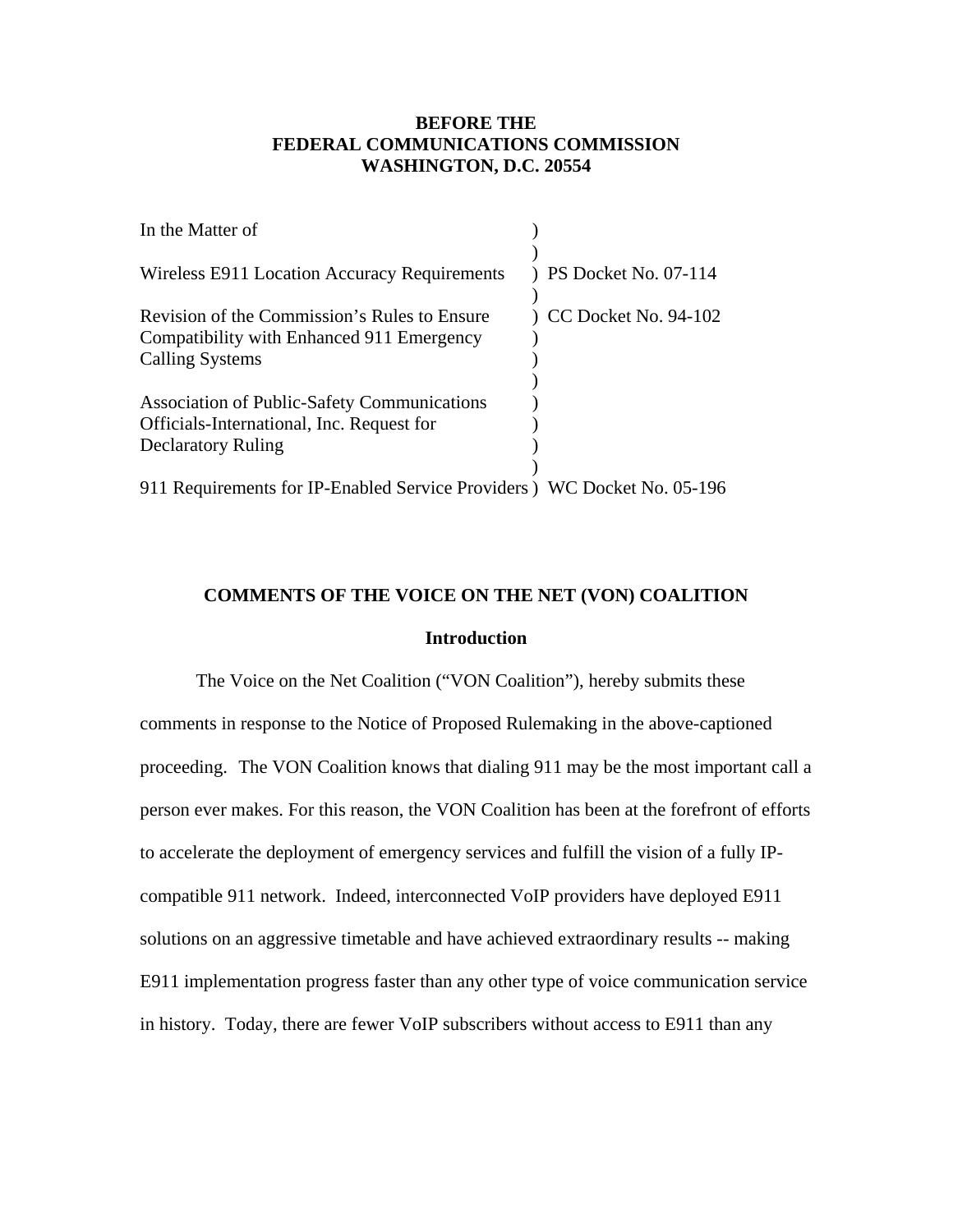other technology – both in raw numbers and as a percentage of subscribers.<sup>1</sup> The Commission proudly can hold out the VoIP industry as a measure of tremendous success in the delivery of emergency services.

## **Background**

 On October 6, 2004, the Association of Public-Safety Communications Officials-International, Inc. ("APCO") filed a request for declaratory ruling seeking clarification of FCC Rule 20.18(h) regarding the appropriate geographic area over which a "wireless carrier" must provide 911 location accuracy data.<sup>2</sup> Specifically, APCO argued that the relevant area for testing and reporting should be a Public Safety Answering Point ("PSAP") service area. On February 4, 2005, APCO supplemented its request to indicate that metropolitan statistical areas ("MSAs") and rural statistical areas ("RSAs") may also serve as appropriate boundaries within which to measure and test location accuracy.<sup>3</sup>

Following APCO's filing of this Petition, Focus Group 1A of the Network Reliability and Interoperability Council VII ("NRIC"), the federal advisory committee organized by the Commission and tasked with the goal of providing advice and recommendations on critical technical issues affecting the communications industry, recommended that, given the location technology available at the time, compliance with

<u>.</u>

<sup>1</sup> *See* VON Coalition survey of VoIP E911 progress, *available at*  http://www.von.org/usr\_files/911%20--%20Survey%202005%20Release%2011-7-05.pdf. Moreover, in a recent Consumer Reports survey, VoIP subscribers expressed a higher degree of success in reaching emergency service operators than wireless subscribers. *Source: Consumer Reports National Research Center, September 2006.* 

<sup>2</sup> Association of Public-Safety Communications Officials-International, Inc. Request for Declaratory Ruling, CC Docket No. 94-102 (filed Oct. 6, 2004) ("APCO Petition").

<sup>3</sup> Association of Public-Safety Communications Officials-International, Inc. Supplement to Request for Declaratory Ruling, CC Docket No. 94-102, at 1 (filed Feb. 4, 2005) ("APCO Supplemental Petition").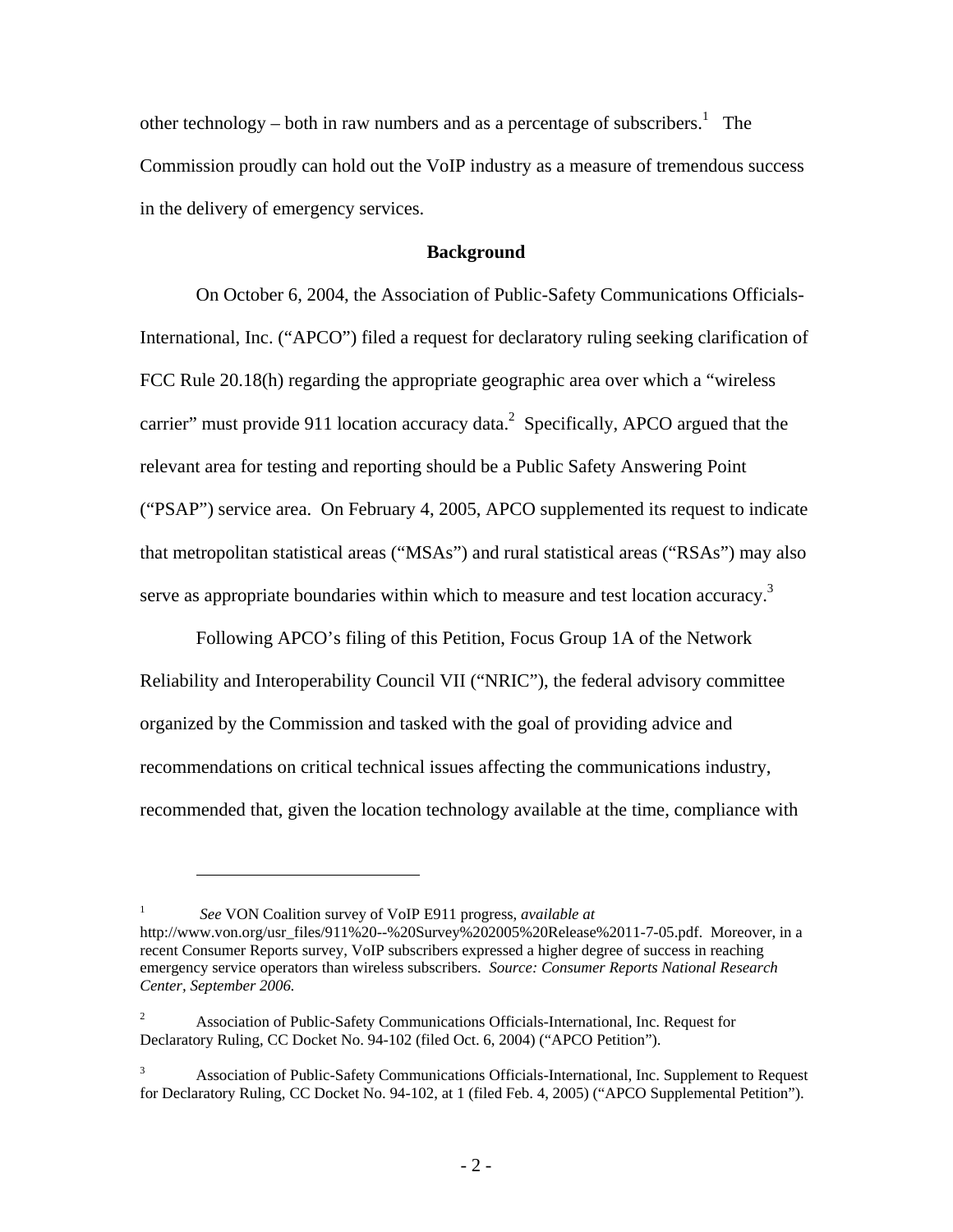Commission accuracy rules should be measured at the State level.<sup>4</sup> With these conflicting recommendations, the Commission now seeks comment on the APCO Petition and the appropriate geographic region for measuring location accuracy.<sup>5</sup> Although the APCO Petition and the NRIC recommendations focused solely on Commercial Mobile Radio Service ("CMRS") providers and technology, the Commission extended the APCO Petition and its inquiry to interconnected VoIP providers, seeking comment on the relevant issues "as though the accuracy requirements for those CMRS services would apply to all interconnected VoIP services that can be used in more than one location."<sup>6</sup>

#### **Discussion**

The VON Coalition shares the Commission's goal of providing accurate and robust location data to public safety. To facilitate this goal, the VON Coalition previously joined with the National Emergency Number Association ("NENA") in filing a joint petition for clarification of the Commission's E911 rules in a number of areas to accelerate and improve upon the ability of Interconnected VoIP to provide automatic and more accurate location information.<sup>7</sup>

<u>.</u>

<sup>4</sup> NRIC VII, FOCUS GROUP 1A, Near Term Issues for Emergency/E9-1-1 Services Final Report, December 2005 at 21 (*available at* http://www.nric.org/meetings/docs/meeting\_20051216/FG%201A\_ Dec%2005\_Final%20Report.pdf)

<sup>5</sup> *Wireless E911 Location Accuracy Requirements, PS Docket No. 07-114, Revision of the Commission's Rules to Ensure Compatibility with Enhanced 911 Emergency Calling Systems, Association of Public-Safety Communications Officials-International, Inc. Request for Declaratory Ruling, CC Docket No. 94-102, 911 Requirements for IP-Enabled Service Providers, WC Docket No. 05-196*, Notice of Proposed Rulemaking, 22 FCC Rcd 10609 (2007) ("Location Accuracy NPRM").

<sup>6</sup> Location Accuracy NPRM at ¶18.

<sup>7</sup> *IP-Enabled Services; E911 Requirements for IP-Enabled Service Providers*, Joint Petition for Clarification of NENA and VON Coalition, WC Docket Nos. 04-36; 05-196 (filed July 29, 2005). The VON NENA petition sought clarification about ways to improve address validation, a PSAP's ability to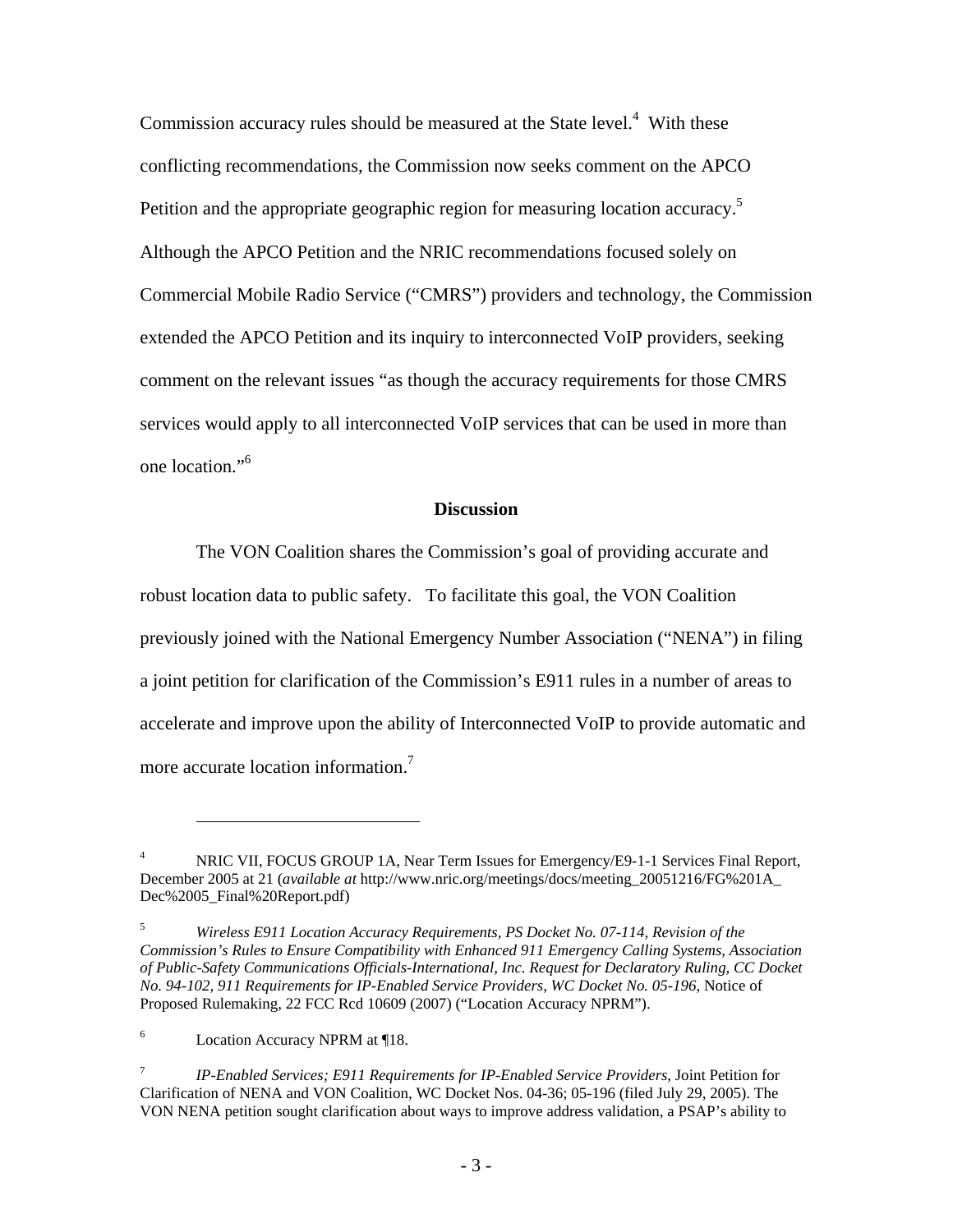Accurate location information is critical to the ability of first responders to locate victims. Currently, interconnected VoIP providers provide E911 services by interconnecting through the selective router where available, and they provide customer registered address location information to the responding PSAP. Pursuant to the Commission's requirements, all interconnected VoIP 911 calls delivered through the existing E911 network to the appropriate jurisdiction are delivered with a call back number and the registered location is displayed to the dispatcher if the dispatcher has the capability to receive this information.

By seeking comment on the applicability of a PSAP level testing standard to interconnected VoIP providers, the Commission is putting the cart before the horse. Despite the success of the interconnected VoIP industry in providing E911 services, VoIP providers do not have the same several year-experience with location accuracy testing and reporting as the CMRS industry. In fact, the Commission even recognizes in the current NPRM that interconnected VoIP providers are not subject to Section 20.18 of the Commission's rules.<sup>8</sup> Instead, the interconnected VoIP industry has been laser-focused on the fundamentals of providing E911 services: deploying the technology required by the Commission's 9-1-1 rules – for selective router interconnection and customer registered location information. Nevertheless, the Commission seeks comment in this proceeding on whether accuracy can be improved over a testing and reporting regime that has not been extended to interconnected VoIP and for which data is not available.

 $\overline{a}$ 

receive automatic location information data, broadening selective router access and the ability to deliver automatic location to a greater number of PSAPs, requesting the ability to provide automatically obtained location information as a "Registered Location," and requesting the ability to test new services and capabilities. The Coalition uses this opportunity to once again urge the Commission to act on the VON-NENA petition for clarification as a means of further accelerating E9-1-1 solutions for interconnected VoIP consumers and further advancing automatic location data capabilities.

Location Accuracy NRPM at n.22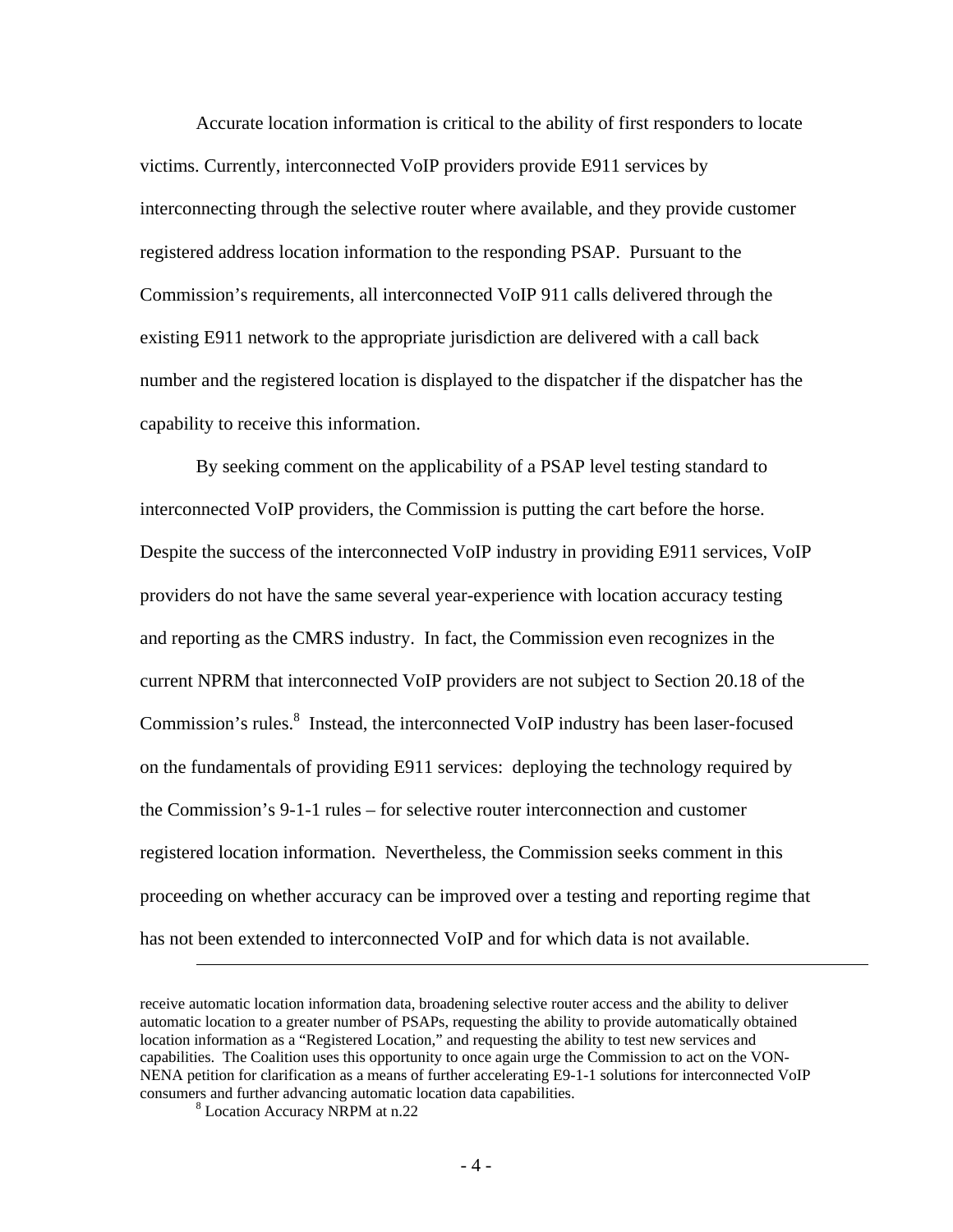Without first considering more holistically the steps necessary to further improve the ability for interconnected VoIP providers to deliver accurate location data (as the VON-NENA Petition for Clarification requests), or considering the broader questions contained in the second section of this NPRM, it is premature to adopt a conclusion that PSAP-level accuracy testing for any carrier, let alone interconnected VoIP providers, is a reasonable approach to improving location accuracy.

Moreover, there is no evidence of location accuracy problems for interconnected VoIP providers exists such that a solution requiring PSAP-level accuracy testing is required. The Commission's current rules require interconnected VoIP providers to provide a user's registered location or residential address. The accuracy of a residential address cannot by improved by PSAP-level testing. And any extension of PSAP-level testing to interconnected VoIP providers likely would impose costly administrative burdens; run counter to previous Commission findings; and create immaterial data without providing any corresponding benefit to public safety, consumers, or the Commission.

PSAP-level testing would likely have harmful consequences if applied to interconnected VoIP services without any commensurate improvement in the accuracy of a residential address or an ability to save lives. As the Small Business Administration ("SBA") has pointed out, the vast number of interconnected VoIP providers are small businesses – on average serving a little more than  $1,000$  customers each.<sup>9</sup> While this

 $\overline{a}$ 

<sup>9</sup> Of 200 Interconnected VoIP providers, the SBA Office of Advocacy estimates that 193 companies are likely to be small businesses that collectively serve less than 200,000 customers – or a little over 1,000 customer a piece. *See* Universal Service Contribution Methodology, SBA comments, WC Docket No. 06- 122, at 4-5 (filed Aug. 8, 2006).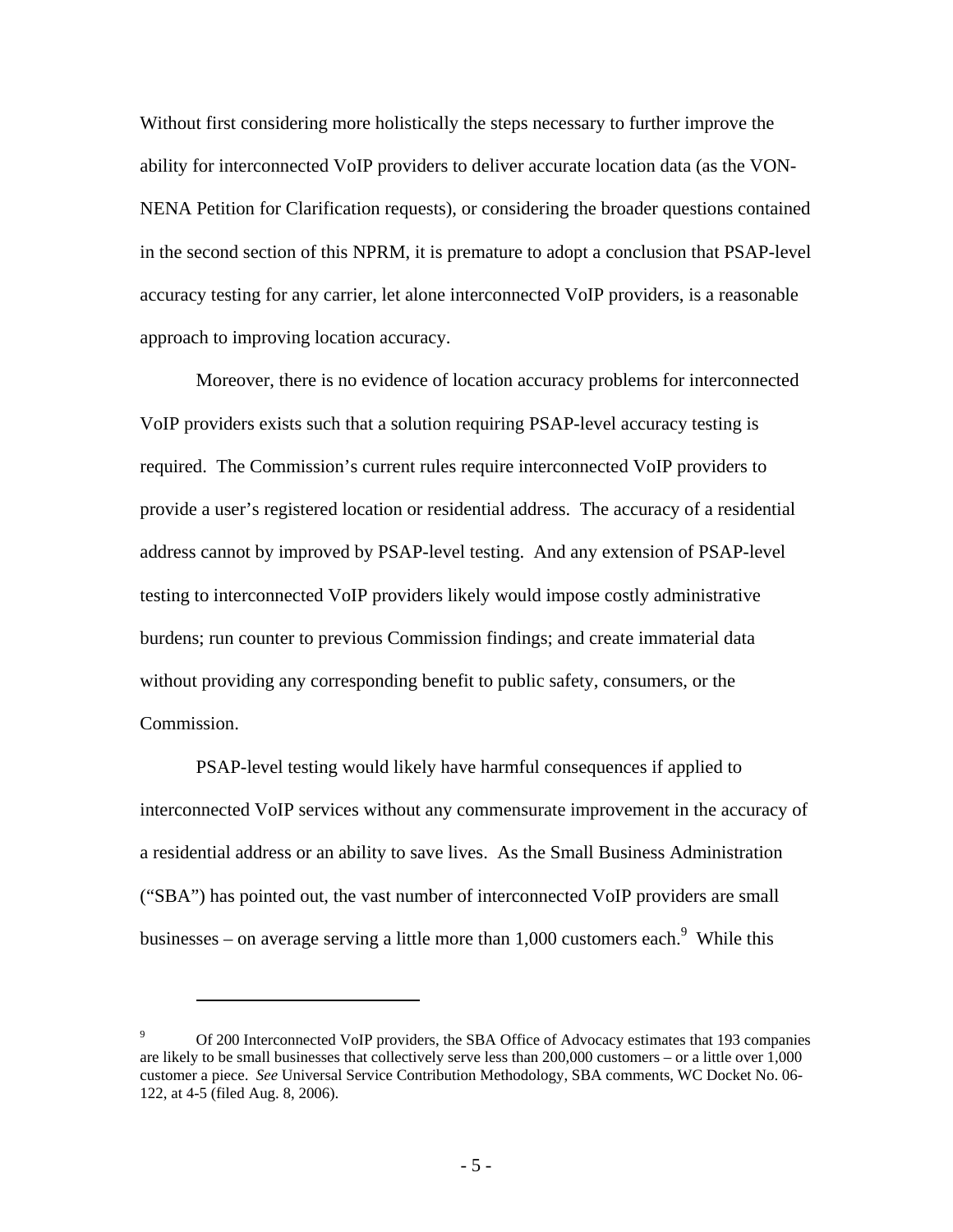docket may explore whether large carriers have the means to test with 6,000 PSAPs, or even a MSA or RSA, every two weeks, the vast majority of interconnected VoIP providers (each with their roughly 1,000 customers) would likely have to go to extraordinary lengths to comply – potentially hiring as many workers as they have customers to do the testing.<sup>10</sup> In fact, in a letter to President Bush regarding 911 and VoIP, APCO recognized that "the ever-growing base of voice service providers would go broke if they had to interact with each and every PSAP in some unique way that may not be the same 100 miles down the road."<sup>11</sup>

Thus, the VON Coalition respectfully urges the Commission to ensure that it has a sufficient and comprehensive record of evidence, especially from industry bodies such as NRIC and the Emergency Services Interconnection Forum ("ESIF"), $^{12}$  before examining further the technical, operational, and economic impact of imposing testing and reporting obligations on interconnected VoIP providers.

While the NPRM raises a host of important issues, the VON Coalition urges the Commission to focus on two important goals: (i) accelerating the transition to an IPenabled emergency network that can handle VoIP calls natively and is capable of delivering breakthrough emergency response capabilities (including dynamic location capabilities not possible in today's network); and (ii) ensuring that Americans can enjoy

 $\overline{a}$ 

<sup>&</sup>lt;sup>10</sup> Assuming a single worker could cover six PSAPs biweekly, such a requirement could take hiring 1,000 workers to cover the nation's 6,000 PSAPs, requiring a company to hire as many new workers (1,000) as most interconnected VoIP providers have customers.

<sup>&</sup>lt;sup>11</sup> February 15, 2005 Letter to President Bush, from Gregory S. Ballentine, President, APCO International.

<sup>&</sup>lt;sup>12</sup> To address accuracy testing, the ESIF began considering address accuracy testing for wireless providers in 2003.